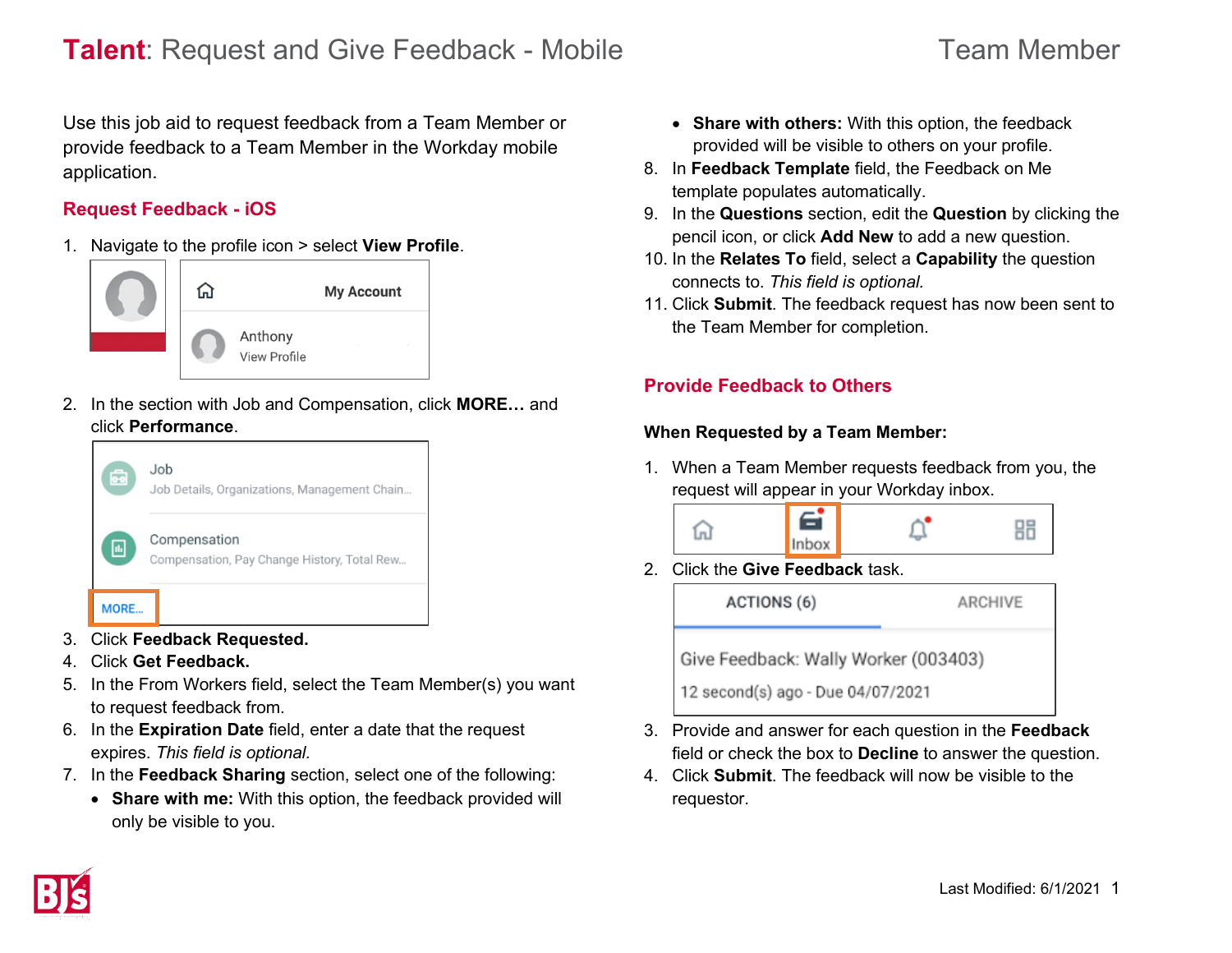#### **Request Feedback – iOS** (continued)

#### **To Provide Feedback to a Team Member:**

You can provide feedback to Team Members to recognize accomplishments or achievements, provide praise or express gratitude. All feedback provided should be professional and positive.

- 1. Navigate to the search bar and type **Feedback**.
- 2. Ensure **Tasks and Reports** is selected. Click **Give Feedback.**

| $\leftarrow$ | feedback                                          |                            |  |  |  |
|--------------|---------------------------------------------------|----------------------------|--|--|--|
|              | PEOPLE                                            | <b>TASKS &amp; REPORTS</b> |  |  |  |
| Results (4)  |                                                   |                            |  |  |  |
| ⊡            | Feedback<br>Report                                |                            |  |  |  |
| ⊞            | Feedback Received in the Last 12 Months<br>Report |                            |  |  |  |
| ⊡            | Get Feedback on Worker<br>Task                    |                            |  |  |  |
| ঢ়           | <b>Give Feedback</b><br>Task                      |                            |  |  |  |

3. In the **Workers** field, select the Team Member you want to give feedback to.



NOTE: You can provide the same feedback to multiple Team Members at the same time by selecting their names. This is useful to recognize Team Members who worked on a project or initiative.

4. Click the next arrow.

- 5. If you are providing feedback to one Team Member, select one of the following:
	- **Share with [Team Member]:** With this option, the feedback provided will only be visible to the Team Member.
	- **Share with Others.** With this option, the feedback will be visible on the Team Member's profile.
- 6. In the **Feedback** field, provide written feedback.
- 7. Select a **Badge** that aligns with the feedback, if desired.
- 8. In the **Workers to Notify** field, select additional Team Members to notify (i.e. the feedback recipient's manager).
- 9. Click **Submit**.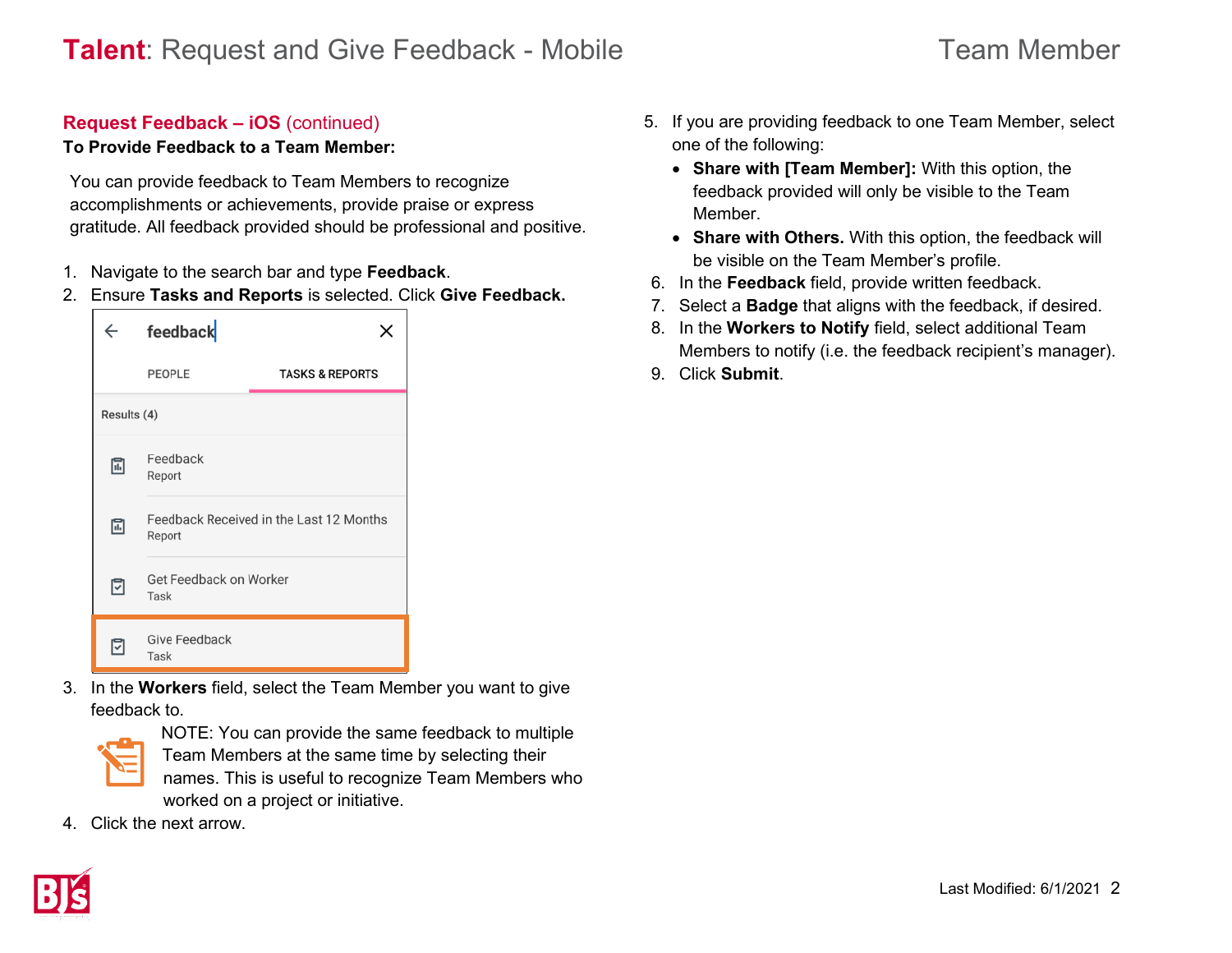## **Request Feedback - Android**

1. Navigate to your profile by clicking the menu in the top left and clicking your name.

|  | Anthony |
|--|---------|
|  | Home    |

2. In the section with Job and Compensation, click **MORE…** and click **Performance**.



- 3. Click **Feedback Requested.**
- 4. Click **Get Feedback.**
- 5. In the From Workers field, select the Team Member(s) you want to request feedback from.
- 6. In the **Expiration Date** field, enter a date that the request expires. *This field is optional.*
- 7. In the **Feedback Sharing** section, select one of the following:
	- **Share with me:** With this option, the feedback provided will only be visible to you.
	- **Share with others:** With this option, the feedback provided will be visible to others on your profile.
- 8. In **Feedback Template** field, the Feedback on Me template populates automatically.
- 9. In the **Questions** section, edit the **Question** by clicking the pencil icon, or click **Add New** to add a new question.
- 10. In the **Relates To** field, select a **Capability** the question connects to. *This field is optional.*
- 11. Click **Submit**. The feedback request has now been sent to the Team Member for completion.

# **Provide Feedback to Others**

#### **When Requested by a Team Member:**

1. When a Team Member requests feedback from you, the request will appear in your Workday inbox.

$$
\widehat{\mathbf{m}} \qquad \qquad \widehat{\mathbf{H}} \qquad \qquad \widehat{\mathbf{u}}^{\bullet} \qquad \qquad \mathbf{H}^{\bullet}
$$

2. Click the **Give Feedback** task.

| ACTIONS (6)                          | ARCHIVE |  |  |  |
|--------------------------------------|---------|--|--|--|
| Give Feedback: Wally Worker (003403) |         |  |  |  |
| 12 second(s) ago - Due 04/07/2021    |         |  |  |  |

- 3. Provide and answer for each question in the **Feedback** field or check the box to **Decline** to answer the question.
- 4. Click **Submit**. The feedback will now be visible to the requestor.